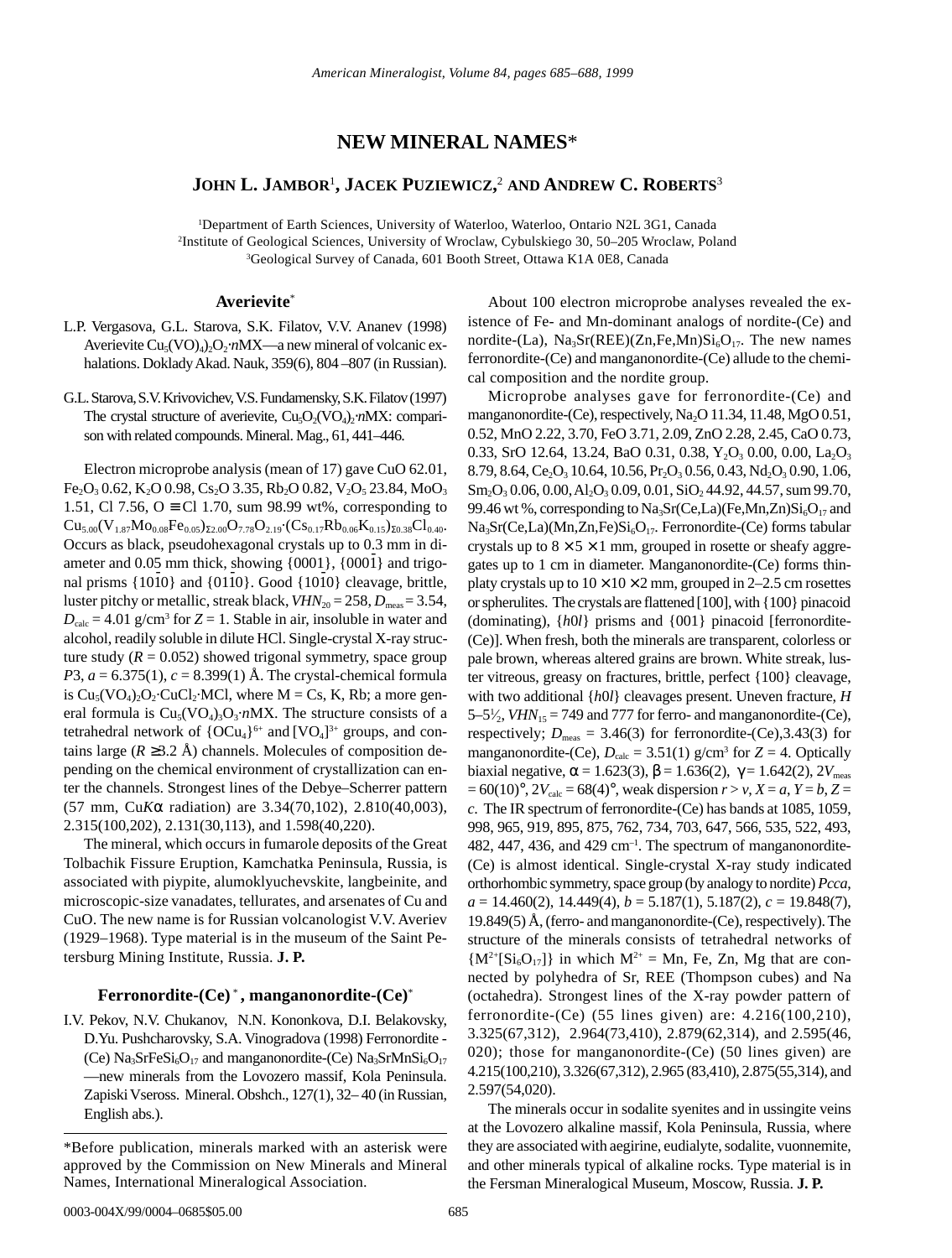#### **Labuntsovite analog with highly ordered K and Ba**

R.K. Rastsvetaeva, N.B. Chukanov, I.V. Pekov (1997) Crystal structure of a new mineral—labuntsovite analog with highly ordered potassium and barium. Doklady Akad. Nauk, 357(1), 64–67 (in Russian).

Barium-rich labuntsovite  $Na_{4.3}K_{3.7}Ba_{2.1}Ti_8Mn_{0.6}Mg_{0.2}Fe_{0.1}$  $[Si_4O_{12}]O_6(OH)_2.10.4H_2O$  was found in pegmatite at the Khibina alkaline massif, Kola Peninsula, Russia. Single-crystal X-ray structure study  $(R = 0.0368)$  indicated monoclinic symmetry, space group  $C2/m$ ,  $a = 14.216$ ,  $b = 13.755$ ,  $c = 7.767$  Å,  $\beta =$ 116.7°,  $D_{\text{calc}} = 3.05$  g/cm<sup>3</sup> for  $Z = 2$ . Full ordering of Na, K, and Ba occurs in three independent positions, as opposite to that in K-rich labuntsovite.

**Discussion.** The chemical composition and unit-cell parameters of the described mineral are similar to those of other labuntsovite-type minerals. The data presented are insufficient to characterize the new mineral. **J. P.**

#### **Nepskoeite**\*

V.N. Apollonov (1998) Nepskoeite Mg<sub>4</sub>Cl(OH)<sub>7</sub>⋅6H<sub>2</sub>O—a new mineral from the Nepskoye potash salt deposit. Zapiski Vseross. Mineral. Obshch., 127(1), 41–46 (in Russian, English abs.).

Electron microprobe analysis (average of 7) gave Mg 27.35, Cl 10.04,  $O$  + H (by difference) 62.61, sum 100 wt%, corresponding to  $MgCl_2·6.95Mg(OH)_2·11.45H_2O$ , ideally  $Mg_4Cl$  $(OH)<sub>7</sub>·6H<sub>2</sub>O$ . The mineral occurs as 0.5–1.5 mm spherulites consisting of 0.5–10 mm fibers, elongate [010]. The spherulites are translucent, almost colorless with a bright yellow tint, pearly  $\text{luster}, H = 1\frac{1}{2} - 2, D_{\text{meas}} = 1.76(2), D_{\text{calc}} = 1.756 \text{ g/cm}^3 \text{ for } Z = 2.$ Colorless in transmitted light, straight extinction, negative elongation, biaxial negative,  $\alpha = 1.532(2)$ ,  $\beta \approx \gamma$ ,  $\gamma = 1.562(2)$ ,  $2V =$  $\leq$ 5°. TG analysis showed a gradual weight loss (42.73 wt% at 900 °C). The infrared spectrum has absorption bands at 3623, 3373, 1609, 1297, 1160 (weak), 733, and 591 cm–1. Electron diffraction study showed the mineral to be orthorhombic, space group *Pcmm*,  $Pcm2_1$  or  $Pc2m$ ,  $a = 11.215(9)$ ,  $b = 3.124(3)$ ,  $c =$  $19.21(3)$  Å. The X-ray powder pattern is similar to that of korshunovskite and synthetic basic Mg chlorides. Strongest lines (33 lines given) are 11.41(29,100), 9.78(46,101), 9.60(38,002), 4.25(20,203), and 3.498(100,302).

The mineral occurs in Cambrian anhydrite-halite rock at the Nepskoye salt deposit, Eastern Siberia, Russia, where it forms sparse spherulites containing subordinate fluoborite and pyrrhotite. The new name is for the locality. Type material is in the Fersman Mineralogical Museum, Moscow, Russia. **J. P.**

### **Niedermayrite**\*

G. Giester, B. Rieck, F. Brandstätter (1998) Niedermayrite,  $Cu_4Cd(SO_4)_2(OH)_6.4H_2O$ , a new mineral from the Lavrion mining district, Greece. Mineral. Petrology, 63, 19–34.

Electron microprobe analysis gave CdO 16.5, CuO 45.7, SO<sub>3</sub> 21.6,  $H_2O$  by difference 16.2, sum 100 wt%, corresponding to  $Cu_{4.29}Cd_{0.96}(SO_4)_{2.01}(OH)_{6.50}$  3.46H<sub>2</sub>O. The mineral occurs as bluish green crusts, to several centimeters, consisting of platy crystals rarely exceeding 50 µm; the main form is {010}, and others are {100}, {001}, and unindexed prisms. Vitreous luster, white streak, *H* not determinable, brittle, perfect {010} cleavage, nonfluorescent,  $D_{\text{calc}} = 3.292 \text{ g/cm}^3$  for  $Z = 2$ . TGA gave a loss of 18.9 wt% (H<sub>2</sub>O) up to 500 °C. Optically biaxial negative,  $\alpha_{\text{calc}} =$ 1.609, β = 1.642(2),  $\gamma$  = 1.661(2),  $2V_{\text{meas}}$  = 66°, strong dispersion  $r > v$ , nonpleochroic,  $X \parallel b$ . Single-crystal X-ray structure study  $(R = 0.026)$  gave monoclinic symmetry, space group  $P2_1/m$ ;  $a =$ 5.535(2),  $b = 21.947(9)$ ,  $c = 6.085(2)$  Å,  $β = 91.98(3)°$  as refined from a Gandolfi powder pattern (114 mm, Cu*K*α) with strongest lines of 11.02(90,020), 5.496(100,040), 3.437(30,150), 3.243(40,141), and 2.470(30,240,171,211,132).

The mineral is an oxidation product associated with sphalerite, chalcopyrite, galena, greenockite, hawleyite, and several sulfates and carbonates in brecciated marble from an abandoned adit in the Km3 area of the Lavrion mining district, Greece. The new mineral name is for G. Niedermayr of the Naturhistorisches Museum Wien, Austria. Type material is in the Institut für Mineralogie und Kristallographie, Universität Wien, and in the Naturhistorisches Museum Wien. **J.L.J.**

### **Parasibirskite**\*

I. Kusachi, Y. Takechi, C. Henmi, S. Kobayashi (1998) Parasibirskite, a new mineral from Fuka, Okayama Prefecture, Japan. Mineral. Mag., 62, 521–525.

Chemical analysis (Ca by electron microprobe) gave CaO 56.06, B<sub>2</sub>O<sub>3</sub> 34.10, H<sub>2</sub>O 9.97, sum 100.13 wt%, corresponding to  $Ca<sub>1.985</sub>B<sub>1.945</sub>O<sub>4.901</sub>·1.099 H<sub>2</sub>O, ideally Ca<sub>2</sub>B<sub>2</sub>O<sub>5</sub>·H<sub>2</sub>O. Occurs as$ subparallel aggregates of white, tabular crystals up to  $40 \times 20$  $\times$  3 µm. Weak pearly luster, perfect {100} cleavage, *VHN*<sub>25</sub> = 121 (109–155),  $D_{\text{meas}} = 2.50(1)$ ,  $D_{\text{calc}} = 2.54$  g/cm<sup>3</sup> for  $Z = 1$ , readily soluble in dilute HCl, and alters to a borate and calcite in water. DTA showed endothermic peaks at 371 and 414 °C (loss of water). Colorless in transmitted light, biaxial positive,  $\alpha = 1.556(2), \beta = 1.593(2), \gamma = 1.663(2), 2V_{\text{calc}} = 74.8^{\circ}$ . By analogy with the synthetic analog, monoclinic symmetry, space group  $P2_1/m$ ;  $a = 6.722(4)$ ,  $b = 5.437(2)$ ,  $c = 3.555(2)$  Å,  $\beta =$  $93.00(5)$ ° as refined from a diffractometer powder pattern (Cu $K\alpha_1$  radiation) with strongest lines of 6.73(70,100), 3.354(30,200), 2.975(60,011), and 2.237(100,300).

The mineral is associated with takedaite, from which it formed by hydrothermal alteration, and with olshanskyite, frolovite, sibirskite, and calcite in a vein between limestone and skarn. The new name alludes to the polymorphic relationship with sibirskite. Type material is in the National Science Museum, Tokyo, Japan. **J.L.J.**

#### **Philolithite**\*

A.R. Kampf, P.B. Moore, E.J. Jonsson, G.H. Swihart (1998) Philolithite, a new mineral from Långban, Vårmland, Sweden. Mineral. Record, 29, 201–206.

Electron microprobe analysis (one of three listed) gave PbO 75.4, MnO 8.0, MgO 2.6, SO<sub>3</sub> 1.2, Cl 4.4, CO<sub>2</sub> and H<sub>2</sub>O by structure determination 4.9 and 3.0, respectively,  $O \equiv Cl\ 0.8$ , sum 98.5 wt%, corresponding to  $Pb_{12.69}Mn_{4.24}Mg_{2.42}S_{0.56}Cl_{4.66}C_{4.88}$  $H_{12.51}O_{34.43}$ , simplified as  $Pb_{12}O_6Mn(Mg,Mn)_2(Mn,Mg)_4$  $(SO_4)(CO_3)_4Cl_4(OH)_{12}$ . IR and Raman-laser spectroscopy con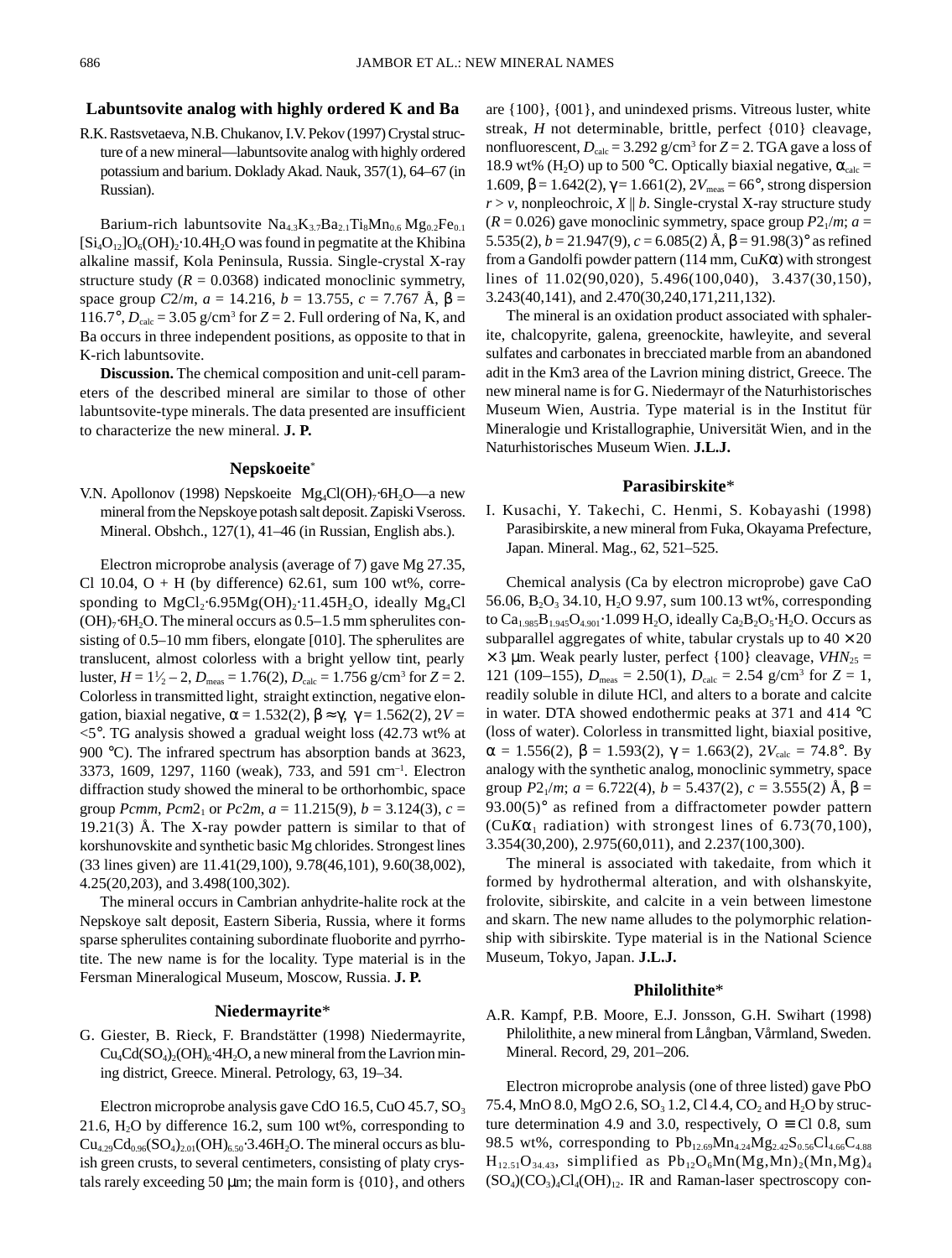firmed the presence of sulfate, carbonate, and OH. The mineral occurs principally as pale to medium apple-green crusts and simple tetragonal tablets dominated by {001} and {111}. White streak, adamantine luster, brittle, conchoidal fracture, *H* = 3–4, nonfluorescent,  $D_{\text{calc}} = 5.91$  g/cm<sup>3</sup> for  $Z = 2$ , sector twinned about *c*. Anomalously biaxial positive,  $n > 1.92$ ,  $2V = ~60^\circ$ ,  $X \wedge a = 45^\circ$ ,  $Z = c$ , weak pale green to pale yellow-green pleochroism. Singlecrystal X-ray structure study  $(R = 0.053)$  indicated tetragonal symmetry, space group  $P4_2/nnm$ ;  $a = 12.627(9)$ ,  $c = 12.595(9)$  Å as refined from a diffractometer powder pattern (Cu*K*α radiation) with strongest lines of 8.95(20,110), 7.30(20,111), 3.99(30,301), 2.975(100,330,303), 2.752(30,421,412), 2.473(20,413), and 1.716(20,633,336).

The mineral occurs as a late-stage fissure mineral deposited on lead in a calcite-rich matrix containing skarn Mn oxides and phlogopite. The new name is derived from the Greek words philos (loving) and lithos (stone), in honor of the Friends of Mineralogy. Type material is in the Los Angeles County Museum of Natural History, the Canadian Museum of Nature at Ottawa, and the Swedish Museum of Natural History, Stockholm. **J.L.J.**

#### **Reevesite, Co analog**

Y. Song. H.-S. Moon (1998) Additional data on reevesite and its Co-analogue, as a new member of the hydrotalcite group. Clay Minerals, 33, 285–296.

The mineral occurs as golden yellow, fine-grained aggregates that formed by weathering replacement of pecoraite-magnetite-millerite-polydymite assemblages in small vein-filled fractures in serpentinized harzburgite-lherszolite at the Buksite, Kwancheon area, Korea. X-ray diffractometry gave lines at 7.796(100,003), 3.874(60,006), 2.603(60,012), 2.319  $(40,015)$ , 1.542 $(30,018)$ , and 1.512  $\AA(40,113)$ ,  $a = 3.085$ ,  $c =$ 23.355. The IR spectrum indicates the presence of  $CO<sub>3</sub>$  and H2O. Electron microprobe analyses (7 listed) gave NiO 45.6– 48.2 wt%, but  $Co<sub>2</sub>O<sub>3</sub>$  varies inversely with  $Fe<sub>2</sub>O<sub>3</sub>$ ; the two analyses richest in Co have  $SiO_2$  4.87, 2.96, Fe<sub>2</sub>O<sub>3</sub> 0.47, 1.96, MgO 0.66, 0.55, NiO 48.18, 48.45, Co<sub>2</sub>O<sub>3</sub> 16.37, 14.83, CO<sub>2</sub> (calc.) 4.19, 4.24, SO<sub>3</sub> 0.52, 0.44, H<sub>2</sub>O (calc.) 15.41, 15.41, sum 90.67, 88.84 wt%, corresponding to  $(Ni_{6.03}Mg_{0.152})_{\Sigma 6.186} (CO_{1.846}Fe_{0.055}^{3+})$  $\Sigma_{1.901}[(CO_3)_{0.890}(SO_4)_{0.061}]_{\Sigma_{0.951}}$  and  $(Ni_{6.066}Mg_{0.128})_{\Sigma_{6.194}}(CO_{1.672})$  $\rm Fe^{3+}_{0.220})_{\Sigma1.901}[(CO_3)_{0.900}(SO_4)_{0.051}]_{\Sigma0.951}$  on the basis of  $\rm O_3(OH)_{16}$  and assuming Si is attributable to pecoraite impurity. The  $Ni:Co<sup>3+</sup>$ ratio approximates 3:1, whereas in comblainite the ratio is 2:1 (*Am. Mineral*., 65, 1065–1066). **J.L.J.**

### **Telluromayingite**

Zuxiang Yu (1998) Telluromayingite  $[Ir(Te,Bi)_2]$ —a new variety of mayingite. Acta Mineral. Sinica, 18(2), 134–137 (in Chinese, English abs.).

Five electron microprobe analyses gave Ir 34.7 (33.5–35.6), Pt 2.7 (1.9–3.9), Cu 0.3 (0.1–0.5), Bi 28.2 (27.2–29.9), Te 32.9 (31.8–33.8), sum 98.8 wt%, corresponding to  $(Ir_{0.92}Pt_{0.07}Cu_{001})_{\Sigma1.00}$  $Te<sub>1.32</sub>Bi<sub>0.68</sub>$ , ideally Ir(Te,Bi)<sub>2</sub>. The mineral occurs as aggregates up to 0.5 mm across, and as veinlets up to  $0.2 \times 1.2$  mm. Opaque, metallic luster, steel black color, black streak,  $VHN_{50} = 161$  (132–

215), brittle,  $D_{\text{calc}} = 12.2 \text{ g/cm}^3$  for  $Z = 4$ . In reflected light, bright white with a yellowish tint, isotropic. Reflectance percentages (WTiC standard, air) are given in 20 nm steps from 400 to 700 nm; representative values are 47.9 (470), 48.4 (540), 48.5 (550), 48.8 (590), and 49.2 (650). The X-ray powder pattern is in accord with cubic symmetry, space group  $Pa3$ ,  $a = 6.486$  Å. Strongest lines are 2.89(60,210), 1.95(100,311), 1.246(70,511), 1.204(60,520), 1.145(50,440), and 0.9891(60,533).

The mineral occurs with a Pt-group assemblage, including mayingite, near the village of Maying, about 230 km NNE of Beijing, China. The assemblage is present in chromite ore and in placer concentrates.

**Discussion.** Analyses of mayingite were reported (*Am. Mineral*., 81, p. 251, 1996) as Bi 38.5 (35.9–41.6) and Te 24.6 (23.6– 25.6) wt%, from which formula Bi:Te approximates 1:1, and the ideal formula was given as IrBiTe. Presumably mayingite now becomes  $Ir(Bi,Te)_2$  to take account of the range in the analyses, and telluromayingite is  $Ir(Te,Bi)<sub>2</sub>$ , but no request for a redefinition or for the new name has been submitted to the CNMMN. **J.L.J.**

## **(MoO2)2As2O5**⋅**3H2O, Ca(H2AsO4)2, Ca-Cu-U minerals, etc.**

P. Ondruš, F. Veselovský, R. Skála, I. Císařová, J. Hloušek, J. Frýda, I. Vavřín, J. Čejka, A. Gabašová (1997) New naturally occurring phases of secondary origin from Jáchymov (Joachimsthal). J. Czech Geol. Soc., 42(4), 77–108.

#### **(MoO2)2As2O5**⋅**3H2O**

Electron microprobe analysis gave Mo 35.04, As 27.83, O 36.91, sum 99.78 wt%, corresponding to  $(MoO<sub>2</sub>)<sub>1.93</sub>(As<sub>2</sub>O<sub>5</sub>)<sub>0.95</sub>$  $(OH)_{0.07}$  3.31H<sub>2</sub>O. TGA, DTG, and IR curves are illustrated. The mineral occurs as green to gray-green acicular crystals and crusts associated with scorodite and partly weathered arsenopyrite-pyrite in a veinlet 5 cm wide. Single-crystal X-ray structure study  $(R = 0.058)$  indicated monoclinic symmetry, space group  $P2_1/c$ ,  $a = 7.0398$ ,  $b = 12.0682$ ,  $c = 12.210$  Å,  $\beta =$ 101.265°,  $D_{\text{calc}} = 3.524$  g/cm<sup>3</sup> for  $Z = 4$ . Strongest lines of the X-ray powder pattern (diffractometer, Cu*K*α radiation, 110 lines given) are 6.915(26,100), 6.046(100,020), 3.457(16,200), 3.324(59,023), and 2.2642(19).

### $Ca(H_2AsO_4)_2$

The mineral occurs as hollow botryoidal crusts and typically as a transparent coating of indistinct radiating aggregates up to 2 mm thick. Energy-dispersion analysis indicated major Ca and As, and minor Mg. TGA, DTG, and IR curves are illustrated. The X-ray powder pattern (diffractometer, Cu*K*α, >100 lines listed) has strongest lines of  $3.974(72,2\overline{10})$ ,  $3.700(60,101)$ ,  $3.558(100,020)$ ,  $3.262(85,220)$ ,  $3.101(82,121)$ , and  $3.041$  Å  $(62,21\bar{1})$ . The pattern indicates the presence of a small amount of contaminant, but otherwise is in good agreement with PDF data for synthetic  $Ca(H_2AsO_4)$ . Rietveld refinement gave a triclinic cell with  $a = 8.5483$ ,  $b = 7.6975$ ,  $c = 5.7196$ ,  $\alpha = 92.598$ ,  $β = 109.871, γ 109.912°.$ 

#### $Ca_5Cu(UO_2)_4(CO_3)_6(OH)_8.4H_2O$

Microprobe analysis gave Ca 9.26, Cu 3.52, U 48.53, O 29.97,